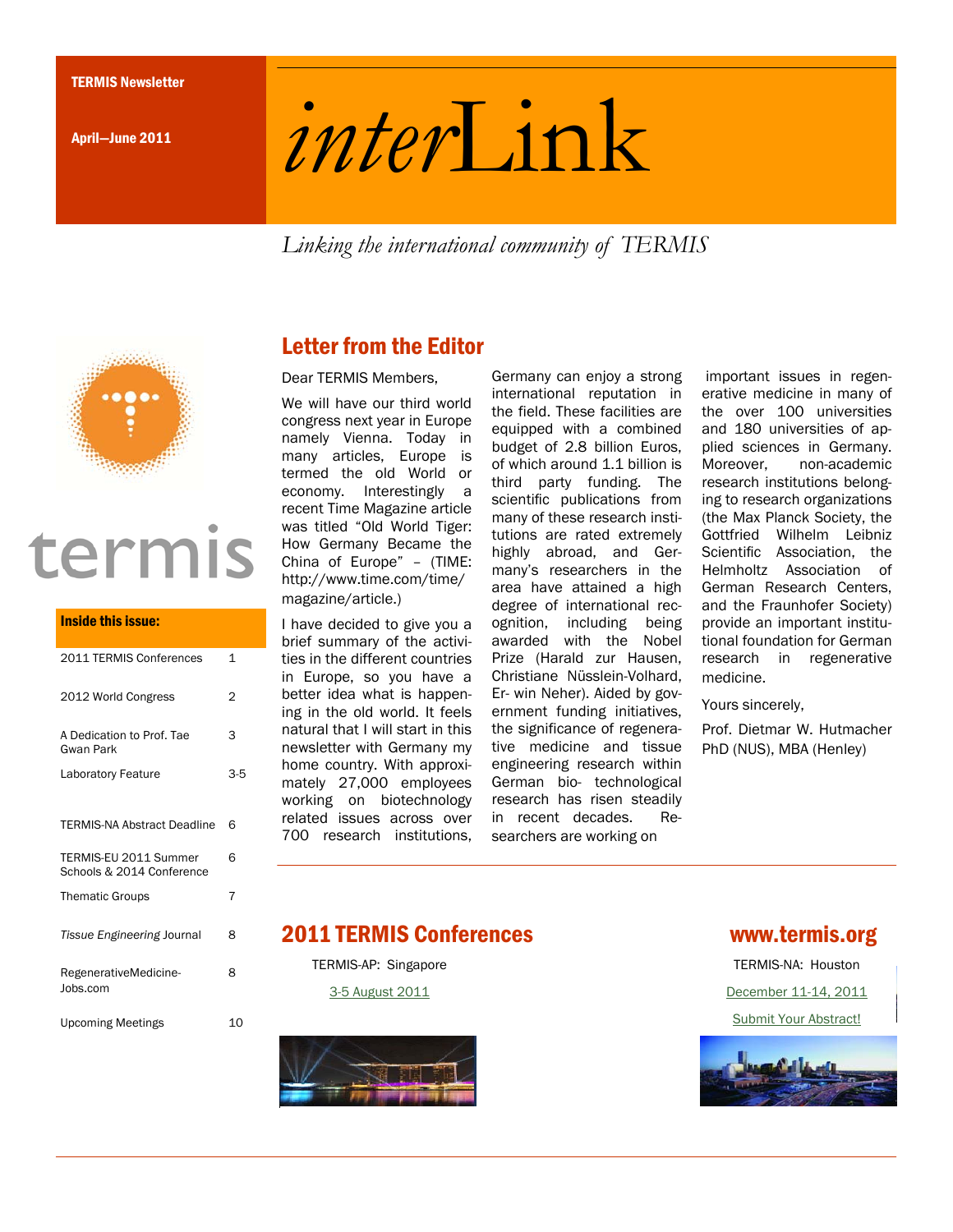

from which you can choose and s.org/wc*2*01 There are also several tools you Selections of  $\mathbf{S}$ *DE VE VE VELLET* 



 $\top_1$ 

Society of the Advancement **the image of Research in Shock and** 



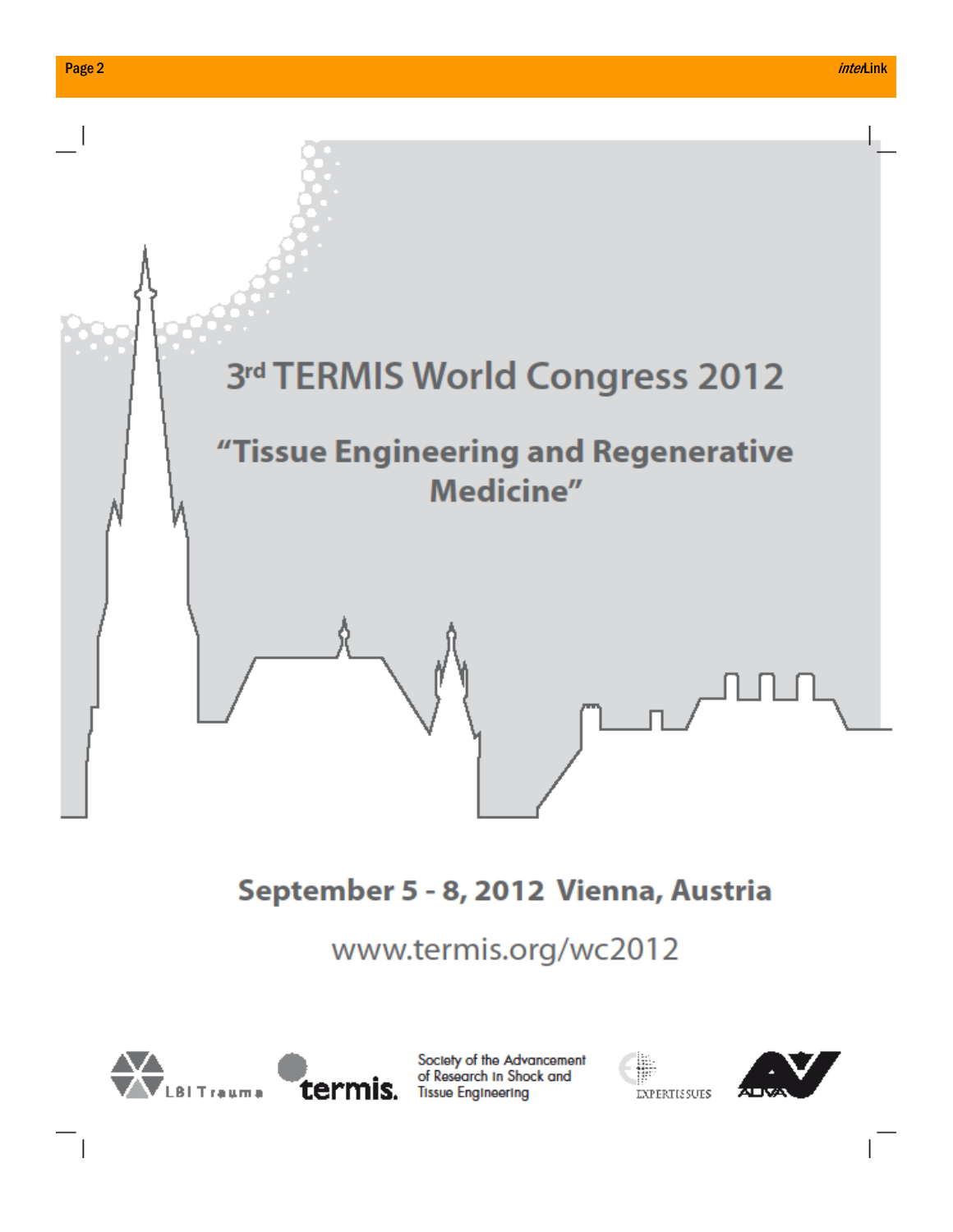# Latest Developments from the Asian-Pacific Chapter

# A Dedication to Prof. Tae Gwan Park

Professor Tae Gwan Park (1957 - 2011) was a talented biomaterial scientist. His profound intellectual curiosity and strong desire for excellence in research have inspired a number of colleagues, students, and post-docs. He obtained his B.Sc. degree from Department of Chemical Technology at Seoul National University in 1980 and did his Ph.D. degree from Department of Bioengineering at University of Washington in 1990 (advisor: Professor Allan Hoffman). After his post-doctoral training at MIT Langer Lab, he started his professional carrier at Temple University, School of Pharmacy (1992 - 1995). In 1996, he joined Department of Biological Sciences at Korea Advanced Institute of Science and Technology (KAIST) where he spent the rest of his life. He published total 252 peer review papers (including 18 papers during his training), and the papers have been cited more than 7,000 times. He received a number of awards including Clemson award (Society for Biomaterials, 2009). He was also selected as one of the six highly cited Korean scientists for the past ten years by the Korean Ministry of Education and Science and Technology (Creative Knowledge Award, 2009).

His research interests were in the area of protein, peptide,

and gene delivery systems, tissue engineering, and intelligent polymers. In early days of his research, he suggested novel methods to prepare porous scaffolds for tissue engineering, utilizing gas forming reagents and thermally induced phase separation (TIPS). He also dedicated himself to the development of polymeric micelles for anti-cancer drug delivery, microspheres for peptide/ protein delivery, protein PEGylation techniques, and non-viral gene delivery systems. His recent research interests include molecular imaging and tissue adhesives.

He is resting in peace in heaven. However, it will be unambiguously true that his academic achievement will last forever, and our remaining task is to pursue his spirit of innovative research.



# Lab Feature

Dr. Guoping Chen

*Tissue Regeneration Materials Unit, International Center for Materials Nanoarchitectonics, National Institute for Materials Science, Japan* 

Principal Investigator and Director Tissue Regeneration Materials Unit International Center for Materials Nanoarchitectonics (MANA) National Institute for Materials Science 1-1 Namiki, Tsukuba, Ibaraki 3050044, Japan Tel:81-29-860-4496 Fax:81-29-860-4706 Email: Guoping.CHEN@nims.go.jp



Tissue Regeneration Materials Unit, International Center for Materials Nanoarchitectonics was founded in April, 2011 as one of the research units in National Institute for Materials Science. The unit aims to create novel functional materials and innovative advanced technologies to meet the scaffold, drug delivery and cell function manipulation requirements for tissue engineering and regenerative medicine. Methods including chemical synthesis, hybridization, micro-patterning and biomimetics are used as key technologies to conduct basic and application research on biomaterials and scaffolds that can induce efficient tissue regeneration. There are four main research topics in the unit.

1. The first research topic is design and preparation of hybrid porous scaffolds. Biodegradable synthetic polymer such as poly (glycolic acid) (PGA), poly(L-lactic acid) (PLLA), poly(lactic-co-glycolic acid) (PLGA) and poly(*e*caprolactone) (PCL); and naturally derived polymers such as collagen have their respective advantages and drawbacks when used to prepared porous scaffolds for tissue engineering and regenerative medicine. Generally, the biodegradable synthetic polymers are easily formed into desired shapes with relatively good mechanical strength. Their periods of degradation can also be manipulated by controlling the crystallinity, molecular weight, and copolymer ratio. However, the scaffolds derived from synthetic polymers lack cellrecognition signals, and their hydrophobic property hinders smooth cell seeding. In contrast, naturally derived polymers such as collagen have the advantages of specific cell interactions and hydrophilicity, but scaffolds constructed entirely of collagen have poor mechanical strength. Therefore, these two kinds of biodegradable polymers have been hybridized by introducing collagen sponge or micro-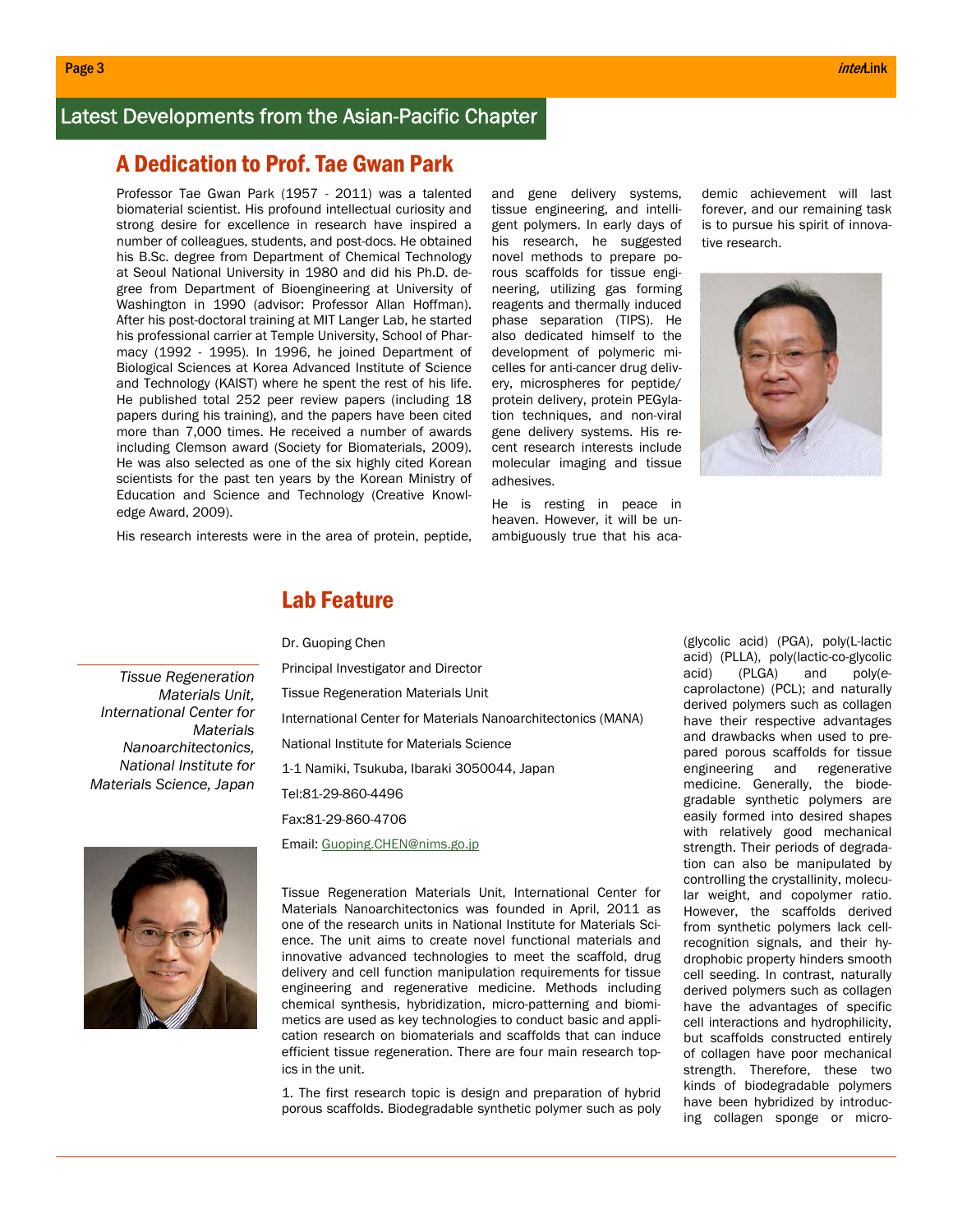# Lab Feature Continued...

sponge in the openings of skeletons of synthetic polymers to combine the advantageous properties of both constitutes and to overcome the drawbacks. The mechanically strong synthetic polymers serve as mechanical skeletons to support the hybrid porous scaffolds, whereas collagen sponge and microsponge provide high porosity and a favorable microenvironment for cell proliferation and new tissue formation. The hybrid porous scaffolds have been used for tissue engineering of bone, cartilage, skin, ligament, trachea and bladder.



*Figure 1. Hybridization scheme for hybrid scaffolds, SEM images of two hybrid scaffolds and gross view of tissue engineered cartilage and skin.* 

2. The second research topic is development of porous scaffolds with controlled pore structure and interconnectivity. Optimization of porous structure is one important aspect of scaffold design and fabrication, and various methods have been developed to introduce porosity into biodegradable polymers. We have developed a method by using pre-prepared ice particulates and embossing ice particulates as the porogen materials and templates to prepare porous scaffolds having open surface pore structures and high interconnectivity. Pre-prepared ice particulates are mixed with polymer solution and then removed by freeze-drying to form bulk pore structures. The pore size and density can be controlled by altering the dimension and number of ice particulates. Additionally, ice particulates embossed on a film surface are used as templates to prepare funnel-like porous scaffolds. The funnel-like porous scaffolds have a hierarchical structure of large open pores on the top surface and interconnected smaller pores within the construct. The shape, size, and density of the large surface pores are determined by the physical properties of the ice particulates, while the small bulk pores are influenced by the freezing temperature. Funnel-like collagen, chitosan, hyaluronic acid, and collagen-glycosaminoglycan sponges have been prepared by this method. Such funnel-like porous structures facilitate cell adhesion to, penetration into, and distribution throughout the scaffold, and promote tissue generation. The funnel-like porous scaffolds have been used for tissue engineering of cartilage and skin.



3. The third research topic is creation of biomimetic ECM scaffolds and cell culture substrate using cultured cells. Biomimetic scaffolds and substrates of extracellular matrices (ECM) play an important role in the regulation of cell function and in the guidance of new tissue regeneration, as ECM have the intrinsic cues necessary to communicate with and dictate to cells. Similarity in the composition, microstructure and biomechanical properties of the scaffolds and substrates to those of the native tissues and organs will maximize the promotion effect in the regeneration of both structural and functional tissues and organs. We have developed a method to prepare matrices mimicking ECM remodelling during stem cell differentiation, referred to as stepwise tissue-development mimicking matrices. Osteogenesis-mimicking matrices and adipogenesis-mimicking matrices have been prepaed by this method. The stepwise tissue-development mimicking matrices can be applied to tissue engineering and basic biological research. We have also developed a method to prepare autologous extracellular matrices (aECM) scaffolds by combining culture of autologous cells in a three-dimensional template, decellularization, and template removal. By using autologous ECM scaffolds for the culture of autologous cells, "full autologous tissue engineering" can be realized to make the tissue engineered construct more biocompatible with the host.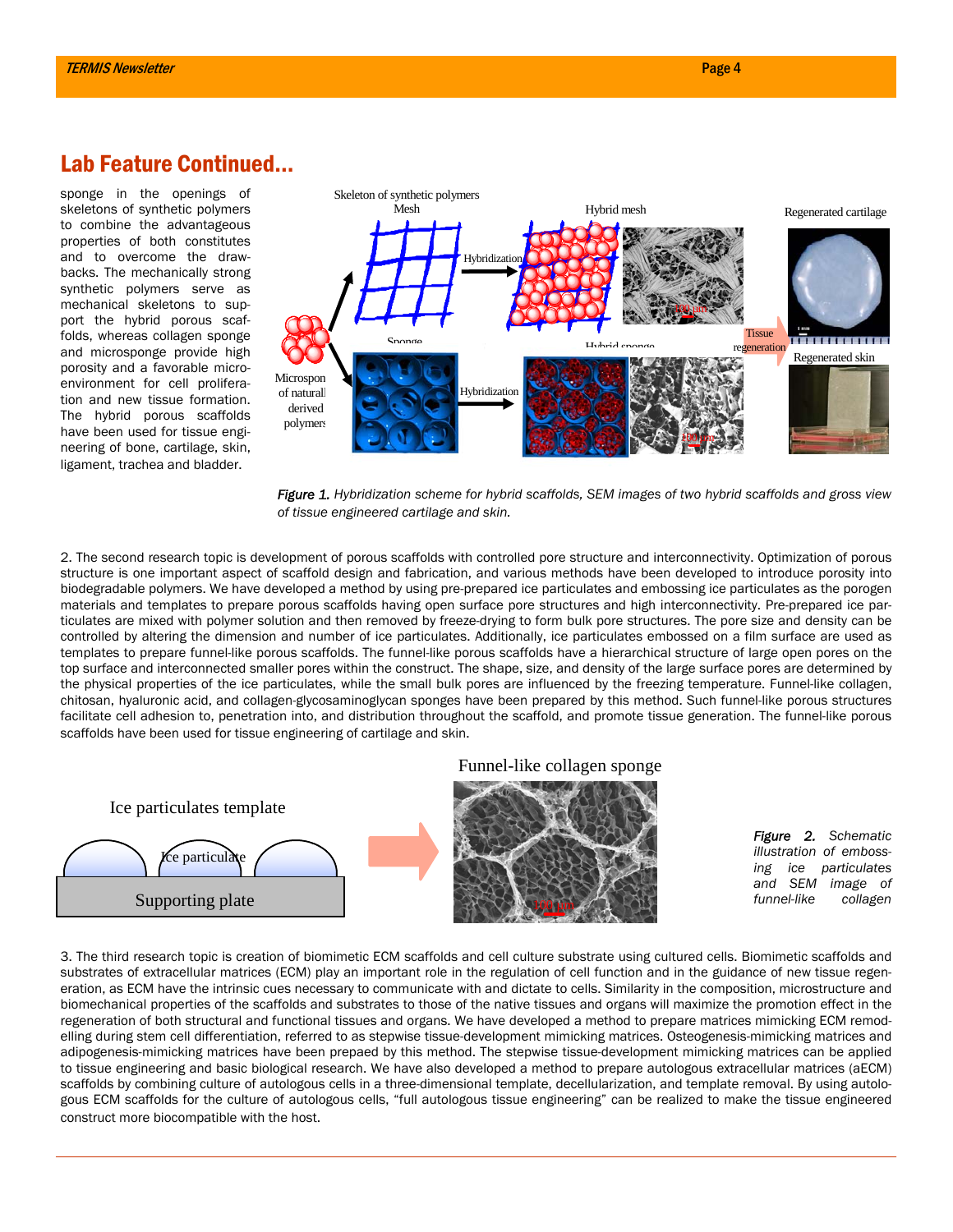# Lab Feature Continued...

*Figure 3. SEM image of autologous ECM scaffold and immunofluorescence images of collagen I and fibronectin composing the aECM scaffold.* 



4.The fourth research topic is manipulation of stem cell functions by micro-patterned surfaces of functional polymers and bioactive molecules. Photo-reactive polymers are synthesized and used for preparation of micropatterns of functional polymers and bioactive molecules by photolithography. Micro-patterns with different geometries and areas are constructed and used to manipulate stem cell functions.



*Figure 4. Manipulation of cell shape of single mesenchymal stem cell by micropatterned surface (green: cytoskeleton, blue: nucleus).* 

### Selected References

H. Lu, T. Hoshiba, N. Kawazoe, T. Tateishi, G. Chen; Autologous extracellular matrix scaffolds for tissue engineering; Biomaterials, 32, 2489-2499 (2011).

W. Song, H. Lu, N. Kawazoe, G. Chen; Adipogenic differentiation of mesenchymal stem cells on different geometric micropatterns; Langmuir, 27, 6155-6162 (2011).

W. Dai, N. Kawazoe, X. Lin, J. Dong, G. Chen; Cartilage tissue engineering with PLGA/Collagen hybrid scaffolds: comparison of three structural designs; Biomaterials, 31, 2141-2152 (2010).

- Y.G. Ko, H. H. Oh, N. Kawazoe, T. Tateishi, G. Chen; Preparation of open porous scaffolds of hyaluronic acid by ice particulate template method for tissue engineering; Journal of Biomaterials Science-Polymer Edition, 22, 123-138 (2011)
- Y.G. Ko, N. Kawazoe, T. Tateishi, G. Chen; Preparation of chitosan scaffolds with a hierarchical porous structure; Journal of Biomedical Materials Research: Part B Applied Biomaterials, 93, 341-350 (2010).
- Y.G. Ko, N. Kawazoe, T. Tateishi, G. Chen; Preparation of novel collagen sponges using an ice particulate template; Journal of Bioactive and Compatible Polymers, 25, 360-373 (2010).
- Y.G. Ko, S. Grice, N. Kawazoe, T. Tateishi, G. Chen; Preparation of collagen-glycosaminoglycan sponges with open surface porous structures using ice particulate template method; Macromolecular Bioscience, 10, 860-871 (2010).

H. Lu, Y.G. Ko, N. Kawazoe, G. Chen; Cartilage tissue engineering using funnel-like collagen sponges prepared with embossing ice particulate templates; Biomaterials, 31, 5825-5835 (2010).

X. He, H. Lu, N. Kawazoe, T. Tateishi, G. Chen; Preparation of a aovel hybrid sponge by enclosing collagen sponge in a PLLA porous cylinder; Tissue Engineering Part C Methods, 16, 329-338 (2010).

T. Hoshiba, H. Lu, N. Kawazoe, G. Chen; Decellularized matrices for tissue engineering, Expert Opinion on Biological Therapy, 10, 1717-28 (2010).

T, Hoshiba, N, Kawazoe, T, Tateishi, G. Chen; Development of extracellular matrices mimicking stepwise adipogenesis of mesenchymal stem cells; Advanced Materials, 22, 3042-3047 (2010).

T. Hoshiba, N. Kawazoe, T. Tateishi, G. Chen; Development of stepwise osteogenesis-mimicking matrices for the regulation of mesenchymal stem cell functions; Journal of Biological Chemistry, 284, 31164-31173 (2009).

L. Guo, N. Kawazoe, Y. Fan, Y. Ito, J. Tanaka, T. Tateishi, X. Zhang, G. Chen; Chondrogenic differentiation of human mesenchymal stem cells on photoreactive polymer-modified surfaces. Biomaterials, 29, 23-32 (2008).

G. Chen, T. Sato, H. Ohgushi, T. Ushida, T. Tateishi, J. Tanaka, Culturing of skin fibroblasts in a thin PLGA-collagen hybrid mesh; Biomaterials, 26, 2559-2566 (2005).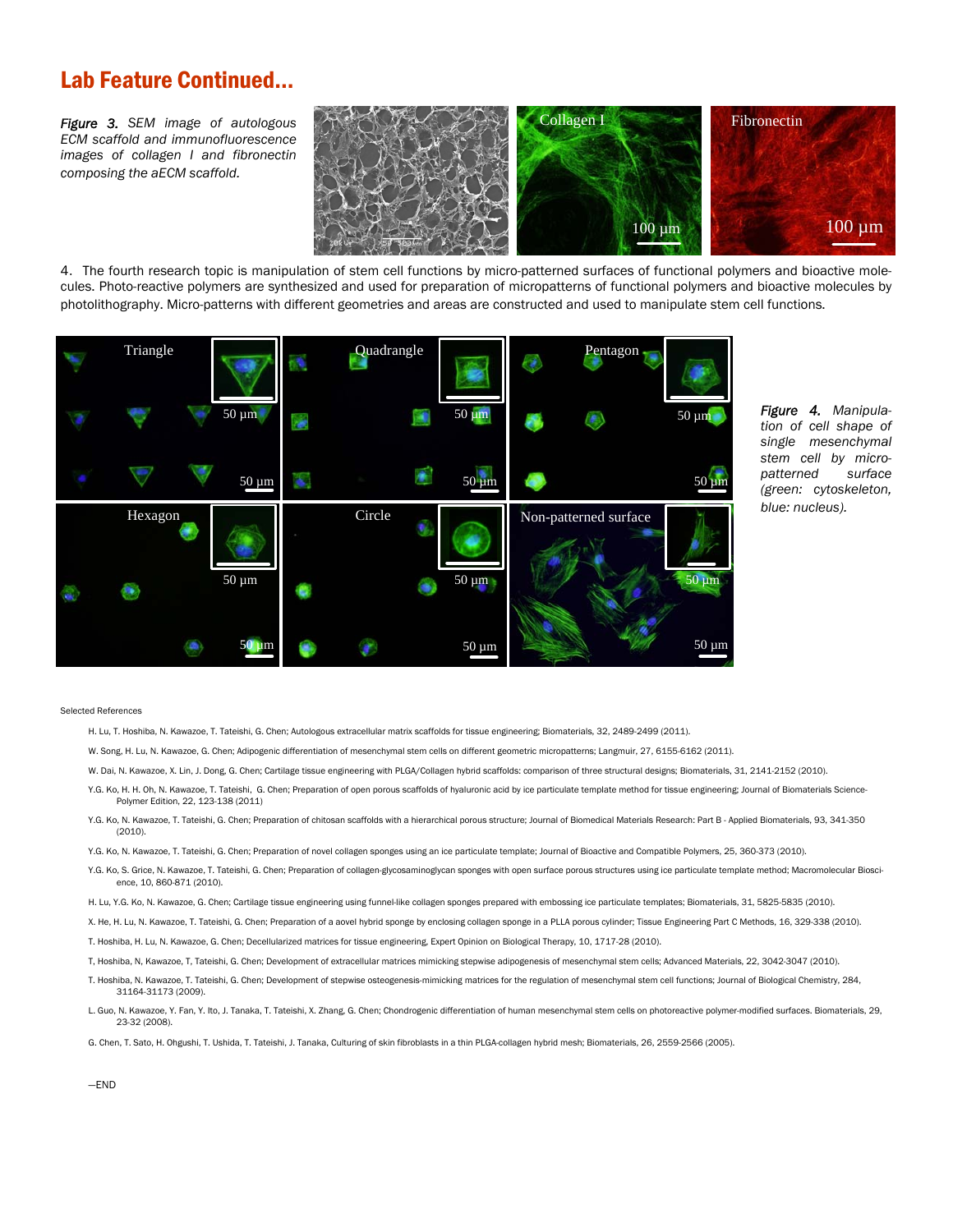

# Submit Your Abstract!

# December 11-14, 2011, Hilton Americas-Houston - Houston, Texas

TERMIS-NA is proud to announce the 2011 conference committee is

now accepting abstracts for review. Click here for more information.

# Deadline date for submissions is August 2nd.

Experts from academia and commerce are invited to present timely information ranging from cutting edge research to successful implementation of tissue engineering technologies in all areas of tissue engineering/regenerative medicine including:

### Biomaterials and Scaffolds

- Synthesis, Functionalization and Fabrication of Biomaterials
- Microfabrication, Printing, and Patterning Technologies
- Nanobiotechnology for Regenerative Medicine

### Stem Cells and Regenerative Medicine

- Stem Cell Sources, Culture and Characterization
- Developmental Biology and Tissue Morphogenesis
- Endogenous Stem Cell Homing
- Artificial Stem Cell Niches

# Biological and Design Considerations in Tissue Engineering and Regenerative Medicine

- Bioreactor Technologies
- Cell Sourcing, Preservation and Manipulation
- Gene Therapy
- Vascularization of Engineered Tissues
- Immunology and Tissue Responses

### Translation to Clinical Application

- Manufacturing, Scale-up and Automation
- Regulatory and Commercialization Issues
- Pre-clinical Studies
- Clinical Trials

# Extracellular Matrix Biology

- Impact of ECM Composition on Cell Fate and Tissue Forma-
- tion
- ECM and Mechanotransduction
- Decellularized Tissue Matrices

# Cell Tracking and Tissue Imaging

- Reporters and Imaging for Cell Tracking
- Assessing Engineered Tissues In Vitro and In Vivo

### Applications of Tissue Engineering and Regenerative Medi-

- cine
- Cancer
- Cardiac and Cardiovascular
- Disease Models and Drug Testing Platforms
- In Situ Repair
- Liver and Endocrine
- Musculoskeletal, Craniofacial and Dental
- Neural
- Pediatric, Fetal, or Neonatal Applications
- Skin and Wound Healing
- Soft Tissue Repair
- Urologic
- Veterinary and Agricultural

# TERMIS-EU News

# 2014 TERMIS-EU Conference

# Location Announcement

The 2014 TERMIS-EU Conference will be held in Genoa, Italy from 10-13 June. The conference cochairs are Dr. Ranieri Cancedda and Dr. Claudio Migliaresi.

*The TERMIS-EU Council would like to inform you of two summer schools that will be held in 2011. The TERMIS-EU Council has provided the organizers of each of the schools funds to support student scholarships.* 

# TERMIS-EU 2011 Summer Schools

1st Advanced Summer School - Interrogations at the BiointerfaceSummer School Dates: 20-24 June 2011Theme: "Cancer/ Regeneration Interface"Location: INEB/IPATIMUP/IBEC, Porto, Portugal

Summer School on Biomaterials & Regenerative Medicine

Summer School Location: Riva del Garda, Trentino Region, Italy Summer School Dates: September 19-23, 2011 Summer School Theme: Biomaterials and Regenerative Medicine: from molecular and cell biology to tissues and organ repair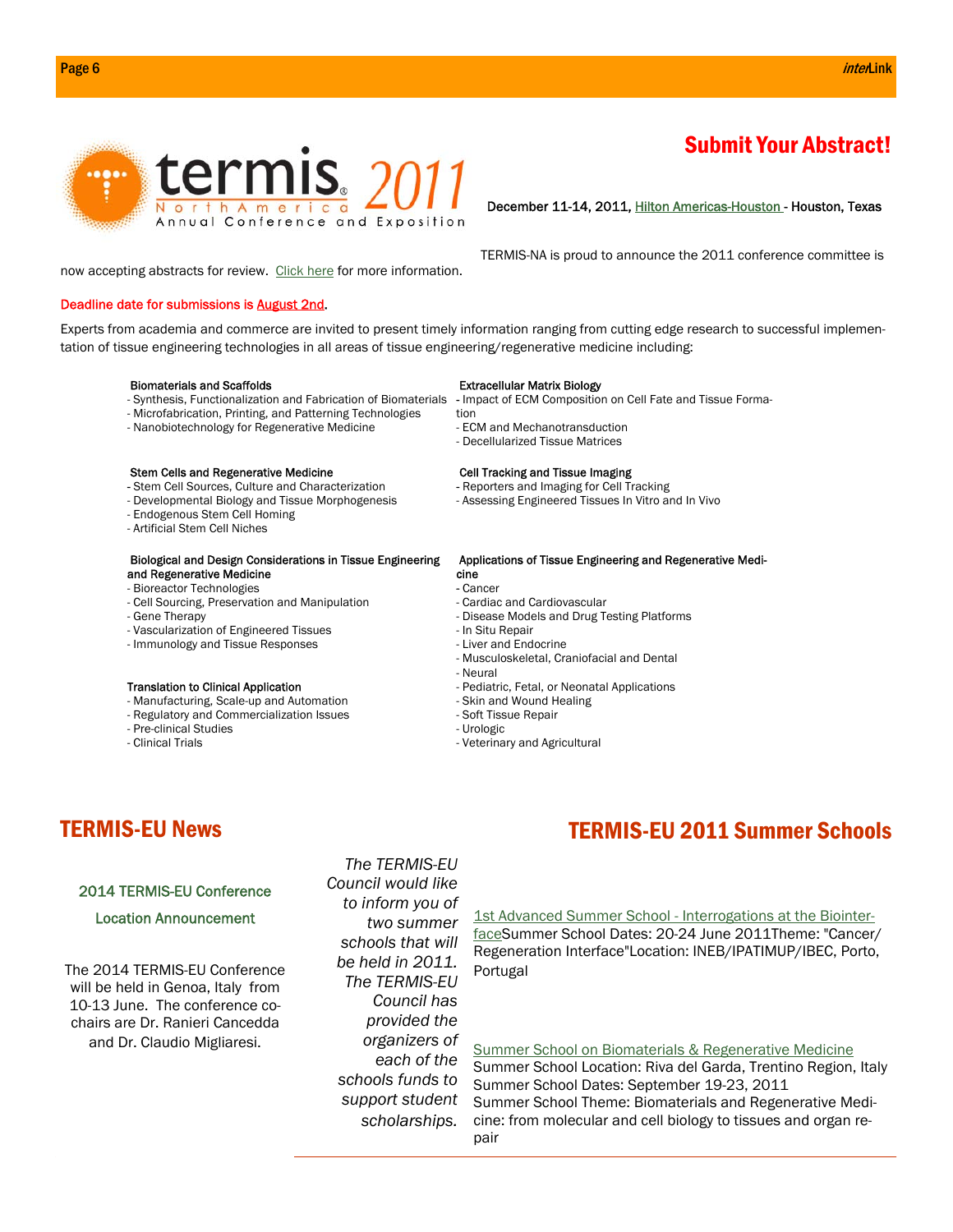# Formation of Thematic Groups

The Governing Board of TERMIS has approved a recommendation that Thematic Groups of the Society should be created. According to its mission, TERMIS brings together the international community of person engaged in the fields of tissue engineering and regenerative medicine and promotes education and research within these fields, serving as an international forum to promote the informed discussion of challenges and therapeutic benefits of the application of these technologies of regenerative medicine.

These aims are mainly achieved through the annual meetings of the three Continental Chapters, the TERMIS World Congress Meeting held every three years and the endorsement of the journal Tissue Engineering. TERMIS is well advanced in the integration of regenerative medicine at the geographical level and now intends to address this integration at the thematic level. Tissue engineering and regenerative medicine involve a wide variety of basic scientific and engineering disciplines that have to be combined with clinical disciplines and the practical aspects of translational medicine. Thematic Groups will now be introduced, in a phased manner, which are globally based rather than geographically oriented. The incorporation of Thematic Groups into the general structure of TERMIS will be permissive and not mandatory and will be based on the submission of proposals to the Governing Board and their approval by the Board.

# Procedures for Establishing Thematic Groups

Outline Submissions: An outline proposal should be made to TERMIS which will include the title of the theme, the names of the three proposers, all of whom are members of TERMIS, and one of whom will be the Chair of the Group, and a single paragraph statement of the rationale for the theme and its inclusions as a TERMIS Thematic Group. The outline submission should be communicated to the TER-MIS administrator and will be reviewed by the TERMIS President and President-Elect. If it is agreed that the proposal represents a theme that is relevant to TERMIS, the proposed Thematic Group Chair would be encouraged to submit a full proposal.

# Next Steps Upon Approval of Outline Submission

Full Proposal: The full proposal should contain a two-page statement of the scientific and clinical rationale for the theme and an indication of the proposed activities. It should include the names of proposed office holders, specifically Chair, Vice Chair and Secretary, and a list of ten additional scientists and/or clinicians, who need not be current members of TERMIS, who endorse the formation of the Group. These should have a broad geographical spread and preferably involve all three Continental areas.

The full proposal, which have to be submitted within three months of receiving the decision to proceed, should be communicated to the TERMIS administrator, who will distribute this to members of the Governing Board.

The process of submissions may take place at any time after March 1st, 2011; there will be no submission closure dates and each proposal will be dealt with as they are received. If two or more proposals dealing with the same or similar themes, are received, the individual proposers may be invited to discuss possible collaboration/consolidation.

David Williams

President-Elect, TERMIS



# *List of Potential Themes:*

- *Developmental Biology*
- *Scaffolds & Matrix Biomaterials*
- *Bioprinting/Biofabrication/ Bioreactors/Bioprocessing*
- *Inflammation & Immunity*
- *Imaging*
- *Cell Sourcing & Manipulation*
- *Pre-clinical Protocols*
- *Clinical Trials*
- *Infrastructure—regulatory, health economics, ethics*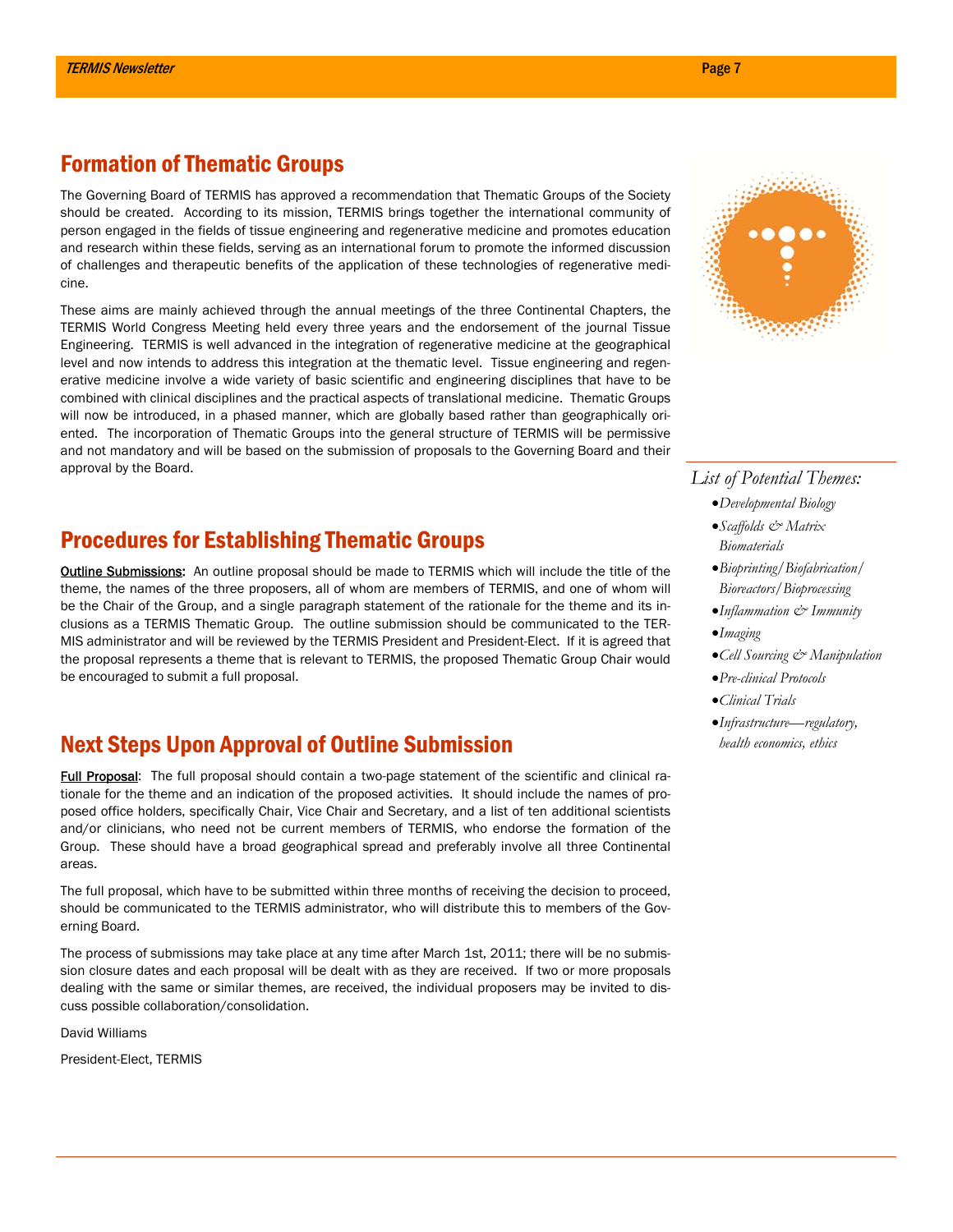Mary Ann Liebert, Inc. Jo publishers

www.liebertpub.com

*Missing your 2011 issues? Subscribe TODAY!*

> *Encourage your institution to subscribe to Tissue Engineering*

# **Tissue Engineering, published by Mary Ann Liebert, Inc. is the official journal of TERMIS**

# *Tissue Engineering, Part A*

Co-Editors: Antonios G. Mikos and Peter C. Johnson

The flagship journal provides a fundamental understanding of structure-function relationships in normal and pathologic tissues with the ultimate goal of developing biological substitutes. The Journal brings together scientific and medical experts in the fields of biomedical engineering, biomaterials science, molecular and cell biology, genetic engineering, and surgery to present and discuss advances in this emerging field.

# *Tissue Engineering, Part B, Reviews*

Co-Editors: John P. Fisher, Antonios G. Mikos, and Peter C. Johnson

This journal meets the urgent need for high-quality review papers due to the rapid expansion of the field. The Journal presents critical discussions, analyses, and concise summaries of research in different aspects of the field to assess where we are now and future directions.

# *Tissue Engineering, Part C, Methods*

Co-Editors: John A. Jansen, Antonios G. Mikos, and Peter C. Johnson

This journal presents procedures and protocols that will be adopted by the tissue engineering community as the research is translated into clinical applications. Authoritative papers will bring consistency to the research methods employed and help the field grow and mature.



# Regenerative<br>Medicine Jobs

RegenerativeMedicineJobs.com is a specialized online job board focused on recruiting for positions in the rapidly growing field of regenerative medicine. The site is simple to use and focused in scope but this is more than just another website. RMJ has developed a sophisticated system designed to leverage our extensive network in RM to ensure every post gets maximum attention and attracts the best candidates.

Traffic is pulled to the site and job postings are pushed to a targeted audience by focused social media and marketing campaigns. This is the latest way to recruit for any position in a regenerative medicine department, division, or company. This is regenerative medicine recruiting with a focus.

All TERMIS members are entitled to a 25% discount for posting positions on RegenerativeMedicineJobs.co m.

*Current Employment Opportunities TERMIS members still have the benefit of posting current job openings on the TERMIS website free for 30 days.*